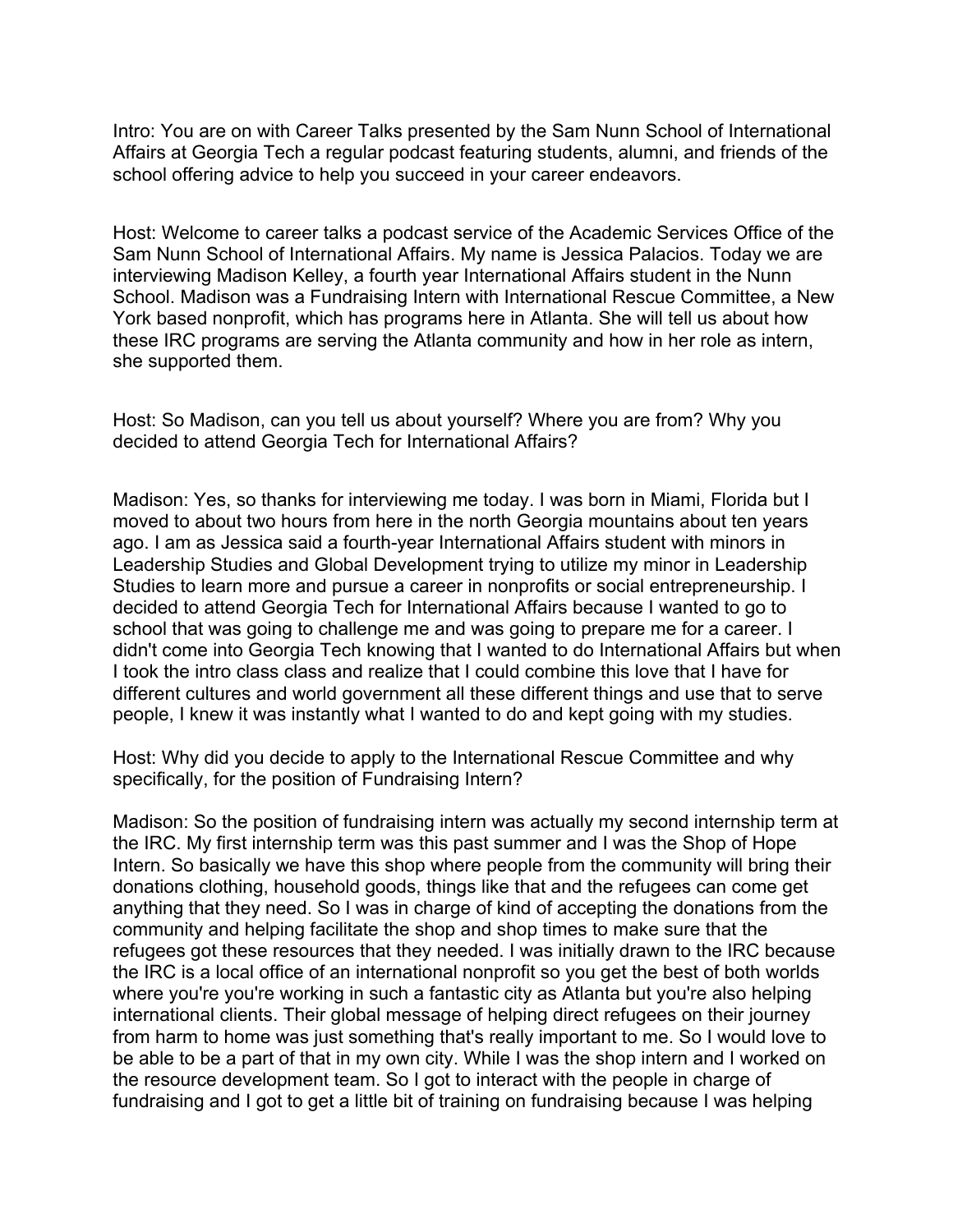out with a few things with that and I was really drawn to it and realized that it was something that I could see myself doing as a career doing nonprofit fundraising. So when I realized that I had time to do a second internship this semester I figured what better place to try to learn more about fundraising then a place that I was already familiar with, with a mission that I resonated with and with the team that I was familiar with.

Host: What were your responsibilities in the fundraising unit? How do you think your education at the Nunn School and/or Georgia Tech helped you prepare for such a position?

Madison: So I work with the development manager on projects focused on our individual donors. Within the fundraising unit we have somebody who focuses on individual donors and somebody who works focuses on and foundation grants. So I do a lot of database management for mailing appeals so we will send out these compelling stories in the hope of getting Atlanta community members to give and support the work that IRC does. I also managed in kind donation letters. In kind donations are like what we get to the shop, so clothing, household items of such. So managing the creation and sending out those in kind of donation letters for tax purposes. I've also gotten to help with some of the crafting of these mailing campaigns, editing those and just the general proposition of sending those out. Got to do a little bit of grant foundation research but my primary focus of my responsibilities is on these individuals donors.

Host: So it's full time then?

Madison: I work three days a week.

Host: What has been your most memorable experience with an International Rescue Committee?

Madison: I think the most memorable thing about working at International Rescue Committee in Atlanta is just getting to hear the refugee stories. So when I was the Shop of Hope Intern I got more direct interaction with the refugees because they were coming in and out of the shop and I was helping them get these resources that they needed. So I got hear the stories hear about where they come from and what they've gone through and just about their lives and how they're adjusting to life in the United States. For the fundraising side of things we take the stories that we hear and we try to present them and be as good of storytellers as we can to the community to kind of help compel donors to understand what these refugees have been through and help them understand why the IRC needs their support. So it's been really cool to get to. For our spring mailing appeal which I've been working on for the past week we have been telling the story of a girl name Petula. Her family came over I believe they're from Somalia and they were in a refugee camp in Kenya. All her family except for her came to the United States and then the travel ban happened and she wasn't able to come and join them. The IRC worked to rejoin her and her family together. It's a beautiful story. When I was the Shop of Hope Intern, I got to meet her mom and she is just one of those hilarious,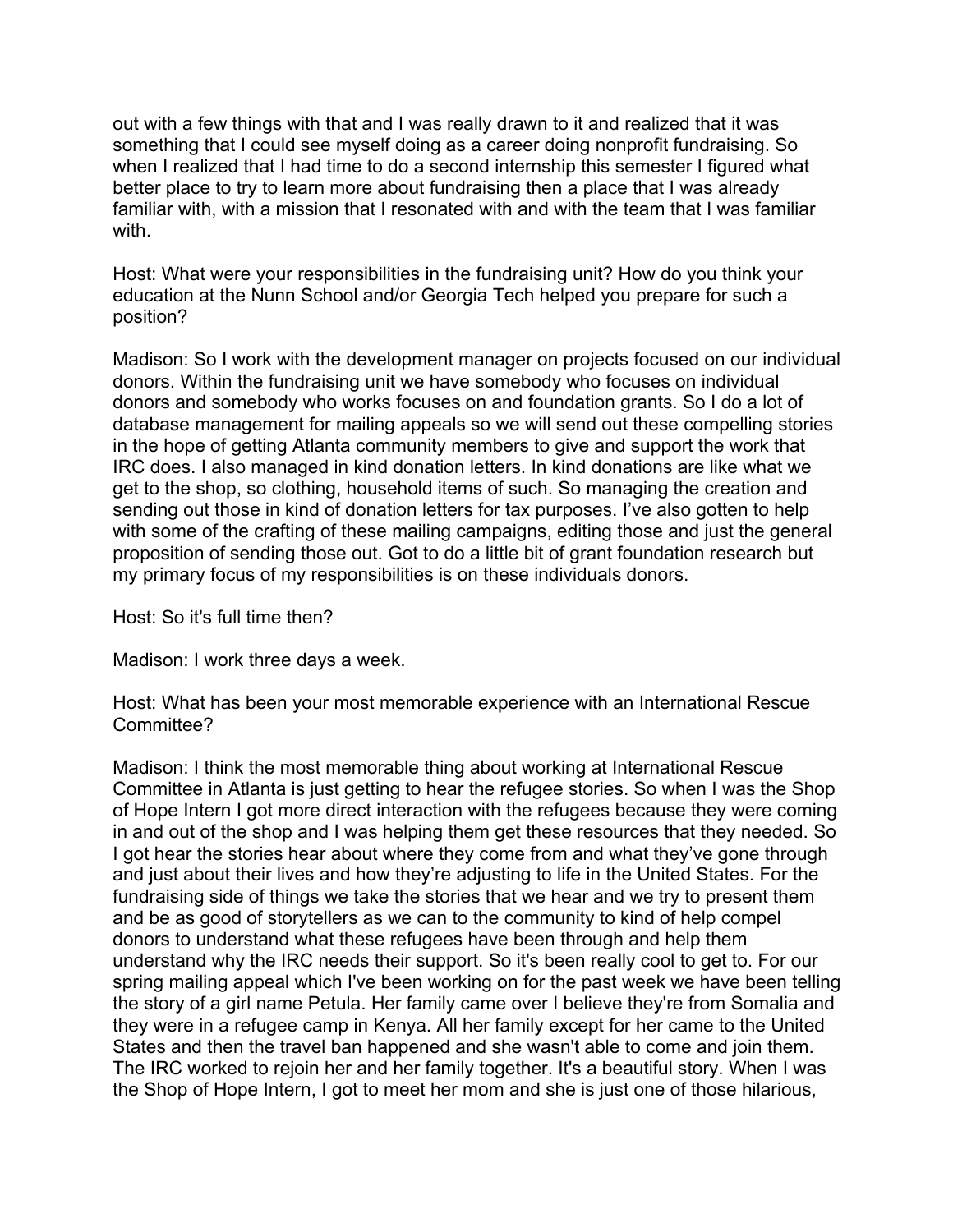like sweet people you meet. So getting to hear the story of what the mom and the dad had to go to and not having their daughter being able to join them. Then getting to hear how they were reunited was a really cool story. C.N.N. actually did a piece on it where they followed the family around and got to know them really well. I also got to do an advocacy tabling event at a James Taylor concert this past summer which is really cool because James Taylor is one of my favorite musician. So we just got to like talk to people and tell them about what the IRC does. What all the different programs that we have are and hopefully get them interested in the work that we do.

Host: That's really exciting the things you have done

Madison: What?

Host: That it's really exciting the things you do especially since you are a intern.

Madison: Yeah, that's one of the great things about the IRC is that they value their interns a lot and so they give them real responsibilities and real work to do that does have an impact on the organization and has an impact on the lives of refugees that we are serving. it was an incredible opportunity

Host: And how old is Petulia?

Madison: Petula is, she probably is in her early twenty's

Host: Oh really?

Madison: Yeah, she's pretty young just so she just got her GED I think.

Host: How do you think your internship is helping you with with your goal to one day work for an international nonprofit?

Madison: So like I said earlier, the cool thing about the International Rescue Committee is that it's a global humanitarian organization. So they're doing work and a lot of these conflicts countries but the United States offices are more directly responsible for refugees resettlement. So it's it's an international nongovernmental organization with also community local offices in the United States. So it's cool to part of like two kinds of organizations in one. So I haven't gotten the opportunity yet to intern or work for an international nonprofit so this is about the closest I can get and still be working with international clients and helping meet their needs. So it's on that side of things it's been really great experience but also it's just taught me a lot of practical skills that I think I'll will need to hopefully someday go and work for a nonprofit or work in nonprofit management, just a lot of the administrative side of things. Those are skills you need to know like the harder skills of the actual work that you're doing along with having this preparation of knowing how to work with people from other cultures.

Host: What advice would you give students interested in applying.